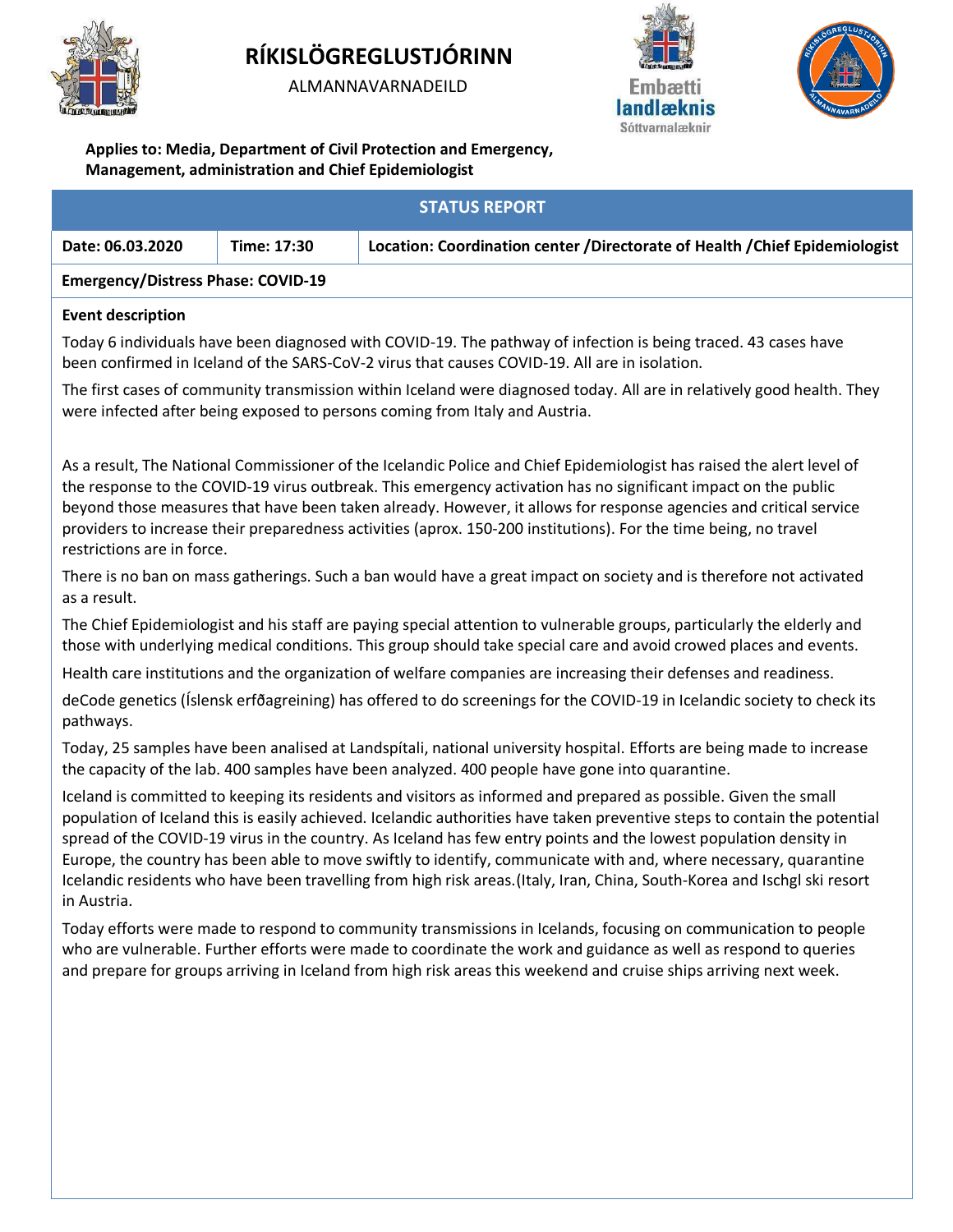#### **STATE OF PLAY**

## **Iceland status today**

The first case of infection (community transmission) was detected today. Its pathway is being traced.

All other cases in Iceland can be traced back to Northern-Italy and Austria.

They are as follows:

| <b>Orgin of infection</b> | <b>Number of cases</b> |
|---------------------------|------------------------|
| Iceland                   |                        |
| Other countries           | 40                     |
| <b>Samtals</b>            | 43                     |

Number of individuals that have been isolated or quarantined:

| <b>Resources</b> | <b>Number of cases</b> |
|------------------|------------------------|
| Isolation        | 43                     |
| Quarantine       | 326                    |
| <b>Total</b>     | 369                    |

The National Commission of the Icelandic Police, the Chief of Police in the Greater Reykjavík Area and the Chief Epidemiologist have contacted those in quarantine and isolation and traced their pathways of infection.

People in quarantine by regions:

| Quarantine             | <b>Number of cases</b> |
|------------------------|------------------------|
| Greater Reykjavik Area | 289                    |
| Southwest of Iceland   | 8                      |
| West of Iceland        | 4                      |
| North of Iceland       | 15                     |
| East of Iceland        | $\mathcal{P}$          |
| South of Iceland       | $\mathcal{P}$          |
| Total                  | 326                    |

## **Communication:**

• [The Pandemic Response](https://www.landlaeknir.is/servlet/file/store93/item29596/Vi%C3%B0brag%C3%B0s%C3%A1%C3%A6tlun%20heimsfaraldur%203.%20%C3%BAtg.%202020_HRN.pdf) Plan - National Plan 2020, 3<sup>rd</sup> edition was signed today. See here: The Pandemic Response Plan - [National Plan 2020.](https://www.landlaeknir.is/servlet/file/store93/item29596/Vi%C3%B0brag%C3%B0s%C3%A1%C3%A6tlun%20heimsfaraldur%203.%20%C3%BAtg.%202020_HRN.pdf)

## **Meetings today:**

- Meeting with police chiefs, district physicians, port managers, the Coast Guard, the National Transportation Office, the Epidemiologist and the Customs Director for guidance on harbor security and COVID-19.
- Meeting with the Prison and Probation Administration about hygiene and defenses against infections in prisons

## **Next steps**

- The next press conference will be held on Saturday 7 March at 14:00 o'clock at the Rescue center, Skógarhlíð 14 at 14:00.
- The next coordination meeting will be held Monday 9 March at 9:00 o´clock.